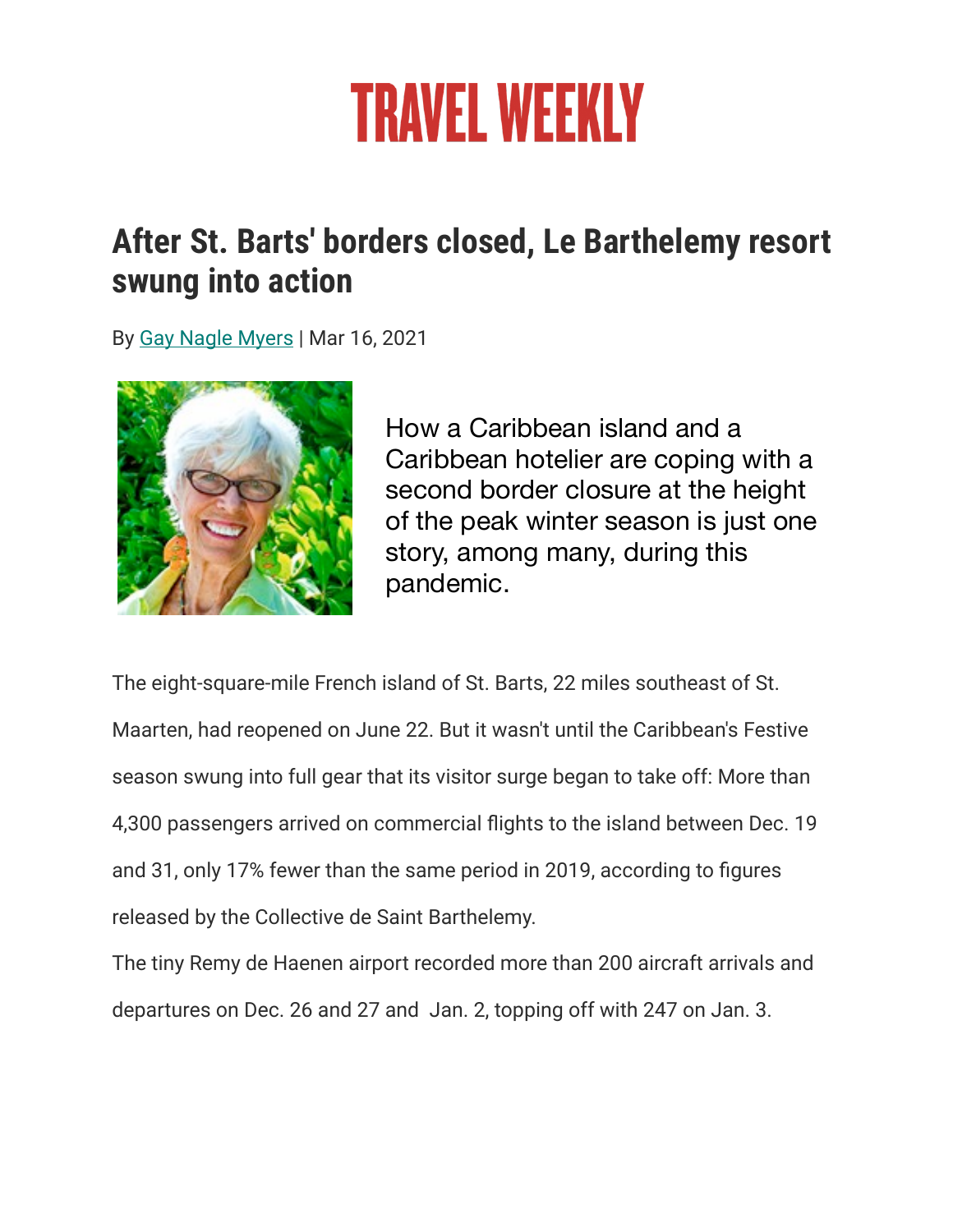(For those who have never flown into St. Barts, it can be a white-knuckle experience. The landing strip is packed between two volcanic hills; aircraft brake within feet of sunbathers on the beach; the short strip can only accommodate 19-seater planes, and pilots need special training and a license to land there.) It's an island known for its high-end resorts, villas, fine dining venues and the Alist of celebrities who choose it to regularly celebrate the peak season. And the sudden announcement by the French government that St. Barts' [borders were](https://www.travelweekly.com/Asia-Travel/French-government-shuts-down-Caribbean-Polynesian-islands)  [closing to all visitors on Feb. 2](https://www.travelweekly.com/Asia-Travel/French-government-shuts-down-Caribbean-Polynesian-islands) dealt a blow to the island's upscale tourism product.

The announcement was precipitated by France shutting its continental borders on Jan. 30 to all non-EU visitors as it struggled to contain the spread of Covid-19. Three days later the ruling was expanded to include all French overseas territories, including those in the Caribbean -- St. Barts, St Martin, Guadeloupe and Martinique -- as well as French Polynesia.

This meant no visitors would be allowed to travel to St. Barts or any other French island until further notice.

St. Barts had accounted "for some cases, but thankfully we are not enduring any epidemic. We have managed to keep it at bay and the situation is well managed and under control," according to a statement from Nils Dufau, president of the tourism board.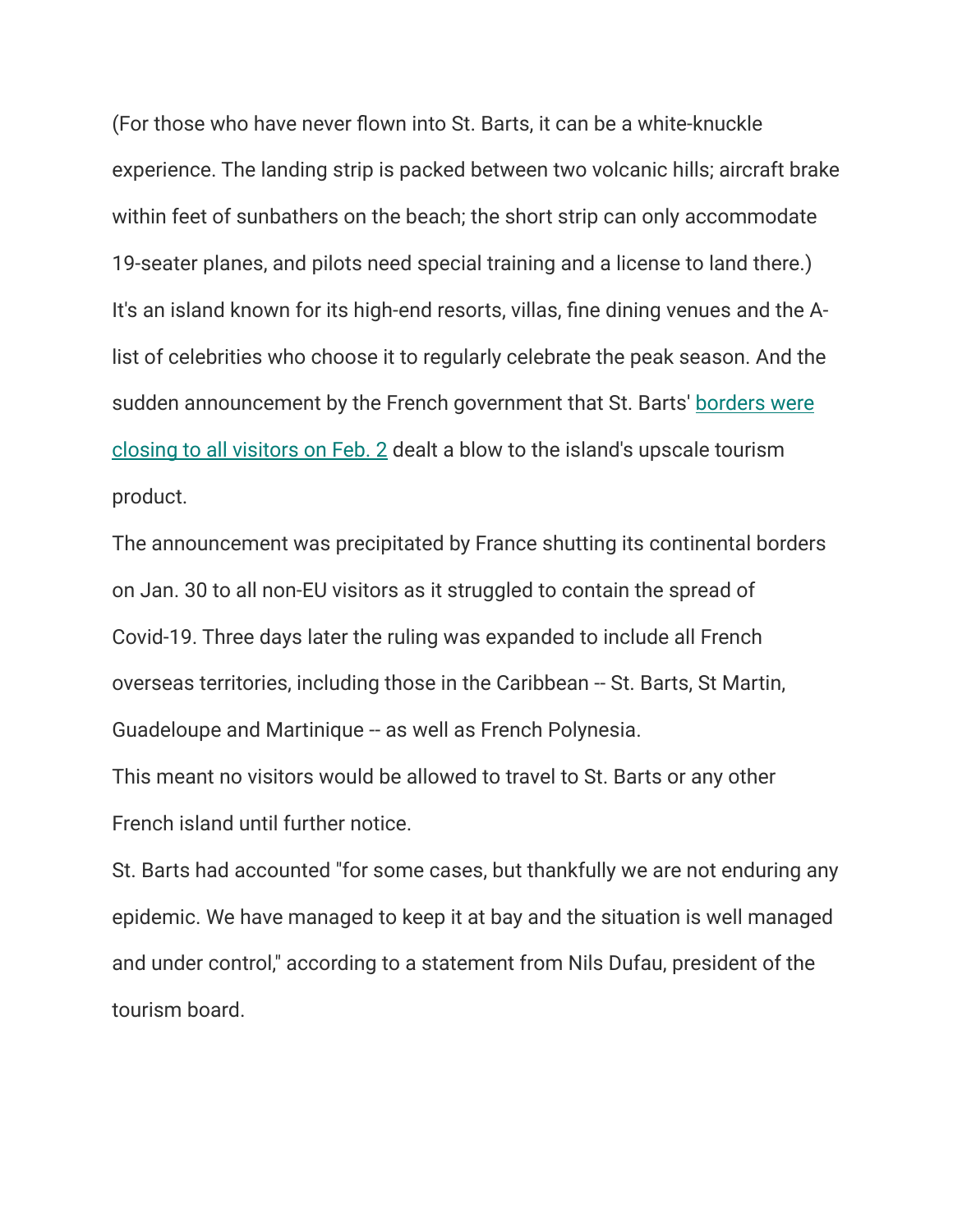"However, independently of the will of our local authorities to keep St. Barts open, the French government has just decided to put in place new preventive measures against Covid-19 variants," Dufau said.

St. Barts authorities began negotiations with the French government to ease the entry restrictions and to find an alternative solution to the closure.

"Our aim is to reopen the island's borders as soon as possible," Dufau said.

## **What the closure meant for the visitors on the island**

I spoke with Marc Dobbels, managing director of Le Barthelemy Hotel & Spa, on Feb. 3, the day after the island officially closed to visitors.

The hotel, set on the quiet bay of Grand Cul-de-Sac on the northeastern side of the island, had reopened its 44 rooms and suites in October and had a full house on the day the news broke.

"Guests currently in house may stay until their departure date, or they can extend their stay. Their return travel arrangements will not be affected as departing flights are available," Dobbels said at the time.

Guests holding future reservations were notified and travel advisor partners were alerted to the situation.

Dobbels emphasized that Covid safety protocols had been in place since reopening, including the testing of the entire staff every 15 days.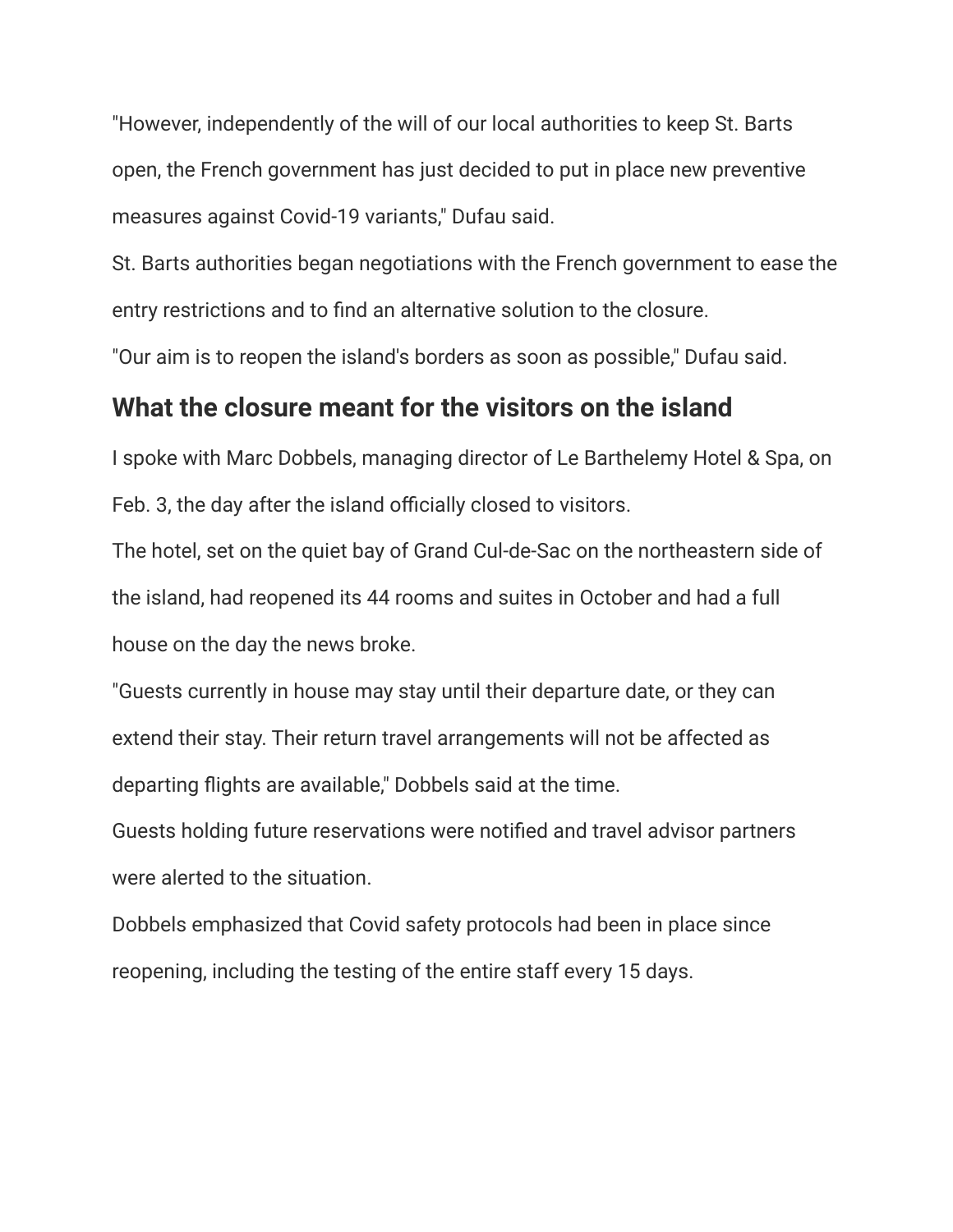"We credit this, along with other common sense protocols, for the good news that Le Barth has not had a single reported case of Covid since we reopened," he said.

\*Related: [Covid's toll on the Caribbean's visitor numbers](https://www.travelweekly.com/Caribbean-Travel/Caribbean-arrivals-plummeted-by-nearly-two-thirds-in-2020).

I checked in again with Dobbels last week.

All of the guests who were at the hotel when the French government shut down the border in February stayed on until their original departure dates, and 20% of the guests extended their stay. Staff stayed busy caring for the in-house guests; Dobbels said they were offered "long-stay gestures" like spa treatments and inroom dining.

People who held reservations after Feb. 2 were able to cancel for a refund or to postpone their trips for up to a year.

"It's key for us to help our guests in such a special time," he said. What matters most to us is the trust and loyalty our clients have in us. We always go the extra mile for them to feel supported in return as well."

Dobbels said that his team had used the past month to enhance food and beverage offerings and to maintain the property and facilities.

"We invited the Red Cross volunteers for lunch at the hotel. These workers operated the open-air Covid-19 test center in St. Jean and did an amazing job," he said.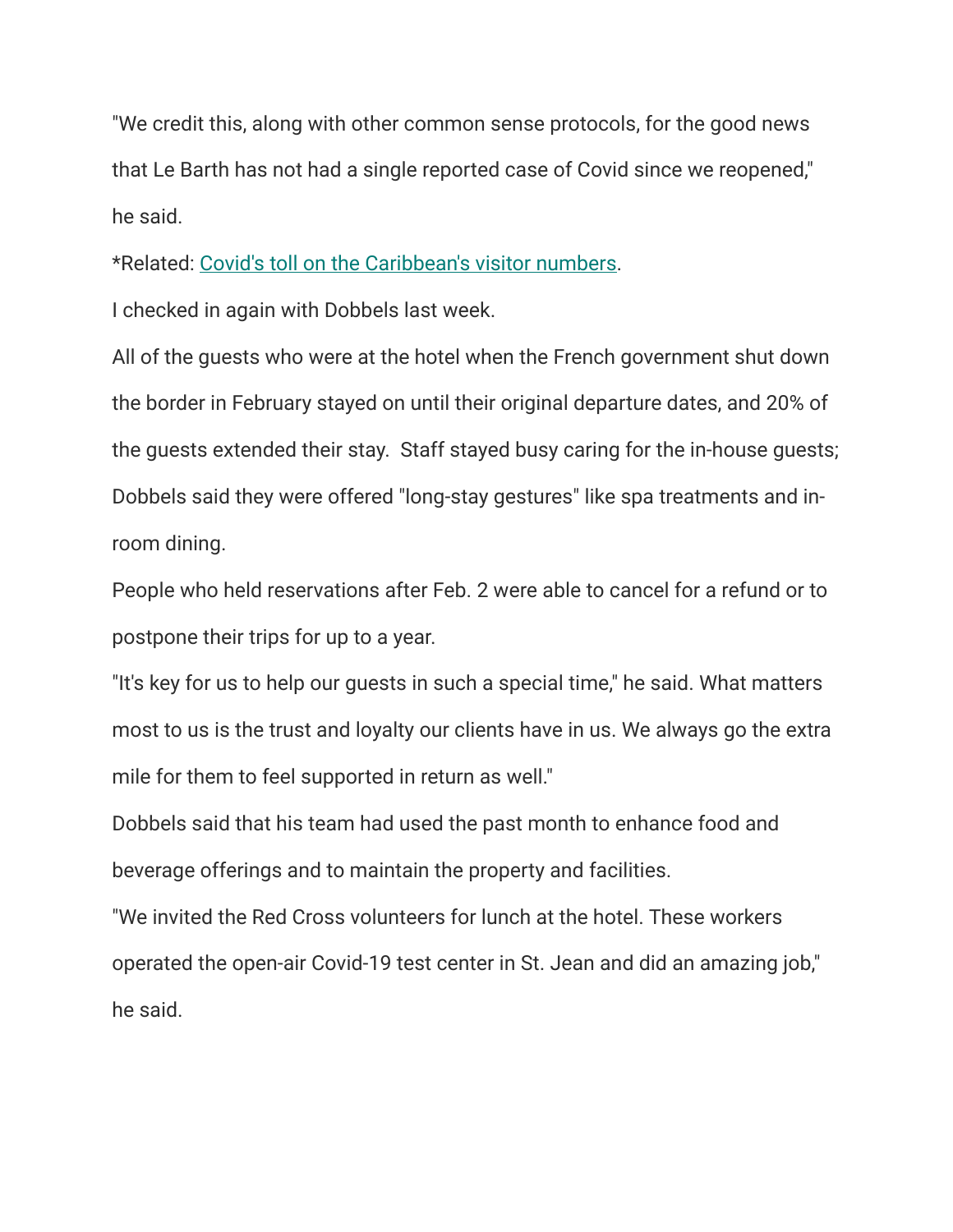## **No reopening date set**

I asked him when he thought the border might reopen.

"We have good reasons to expect a border reopening by the end of March," Dobbels said. "This depends upon the French government, even though St. Barts has managed the Covid situation extremely well with very few cases throughout."

However, a recent announcement by the Prefet, a representative of the French government, confirmed that St. Barts would remain closed to nonessential travel (such as tourists) and no date was given for the reopening.

Meanwhile, more than 300 locals already have received the Pfizer vaccine, and the Astra-Zeneca vaccine now is available as well to inoculate a wider slice of the island's population of 10,000.

Open-air test centers on the island are set up to handle the [pre-departure Covid](https://www.travelweekly.com/Travel-News/Airline-News/CDC-to-require-Covid-test-for-U-S-entry)  [testing](https://www.travelweekly.com/Travel-News/Airline-News/CDC-to-require-Covid-test-for-U-S-entry) for visitors entering or returning to the U.S. per the new CDC requirement.

When St. Barts does reopen, travelers 10 years and over will need to present proof of a PCR test taken within three days of arrival. Antigen tests will no longer be accepted.

Visitors staying more than seven days will be tested on the eighth day using a rapid antigen test.